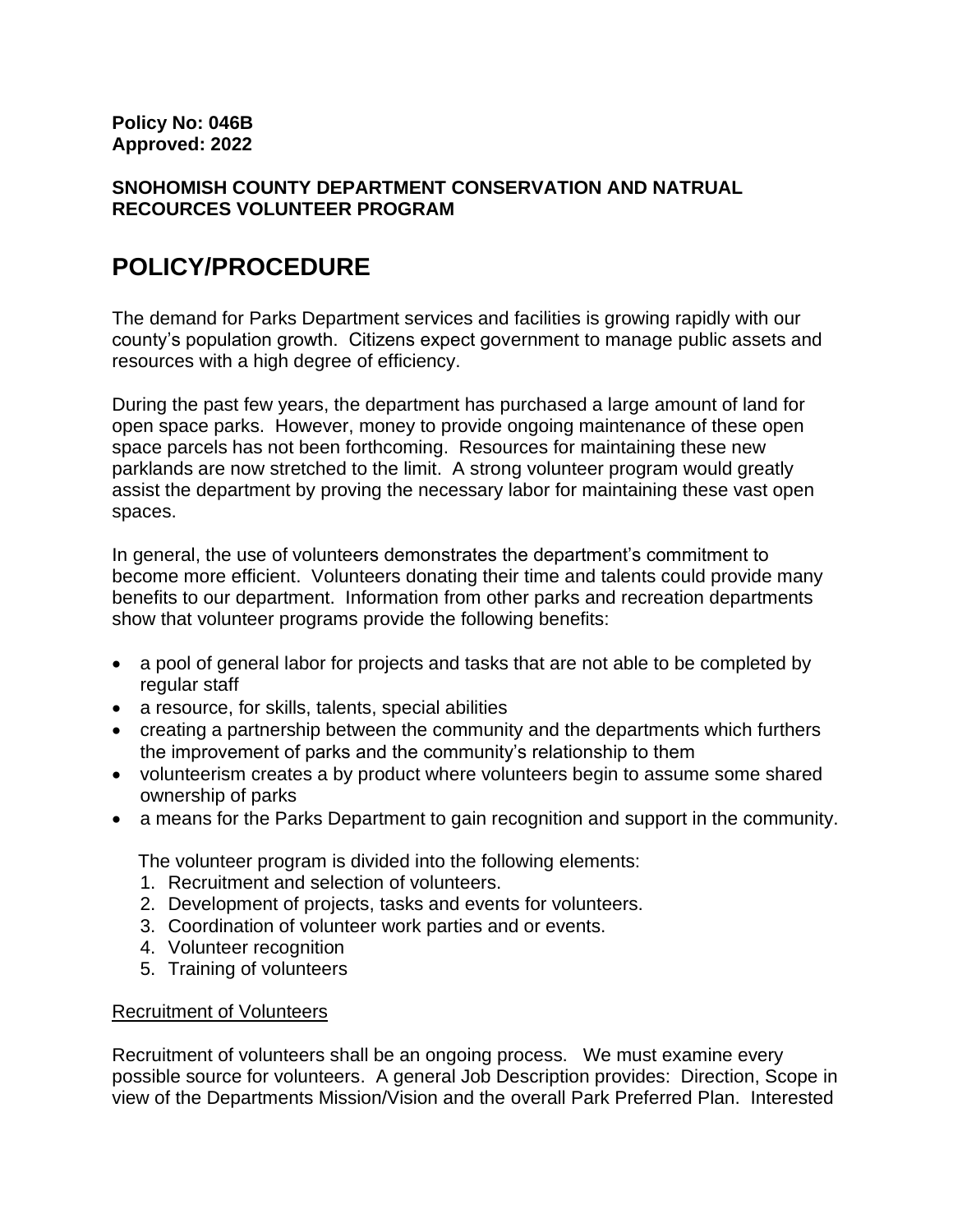parties who are identified as a good "fit" within these facets can become eligible to participate. Selected Volunteers would also need to possess/demonstrate or obtain the required training, certification, etc to participate in specific volunteer opportunities.

#### Volunteer Liability

All volunteers must apply [on-line] and participate in a selection process and required training before their work begins. Volunteers who work independently or who work in a leadership role must successfully pass a criminal background check.

It will be the responsibility of the Volunteer Coordinator to process and review the results of all criminal background checks.

## Development of Projects, Tasks and Events

Volunteers will not be targeted to do tasks, which are simply unpleasant for the regular staff.

Suggestions for volunteer projects, tasks and events may come from various sources such as, staff, volunteers, citizens, scouting groups, businesses, etc.

Staff members from all divisions, must make a concerted effort to regularly submit volunteer projects to the Volunteer Coordinator. All requests for volunteer projects will go through the Volunteer Coordinator. The Volunteer Coordinator will compile the requests and present them at the next scheduled Volunteer Project Review Committee.

The Volunteer Project Review Committee must approve all volunteer work projects before the work begins. The Volunteer Project Review Committee shall be made up of members, representing the following:

- 1. Administration
- 2. Maintenance (union representative)
- 3. Rangers (union representative)
- 4. Planning
- 5. Volunteer Coordinator

The Volunteer Project Review Committee shall review all volunteer projects:

- 1. to ensure that volunteer projects meet established safety standards and requirements.
- 2. for any required permits
- 3. for code requirements
- 4. for environmental impacts
- 5. for possible impacts to future maintenance and operations
- 6. to propose scheduling of volunteer projects
- *7.* to ensure that volunteer projects do not conflict with union labor issues.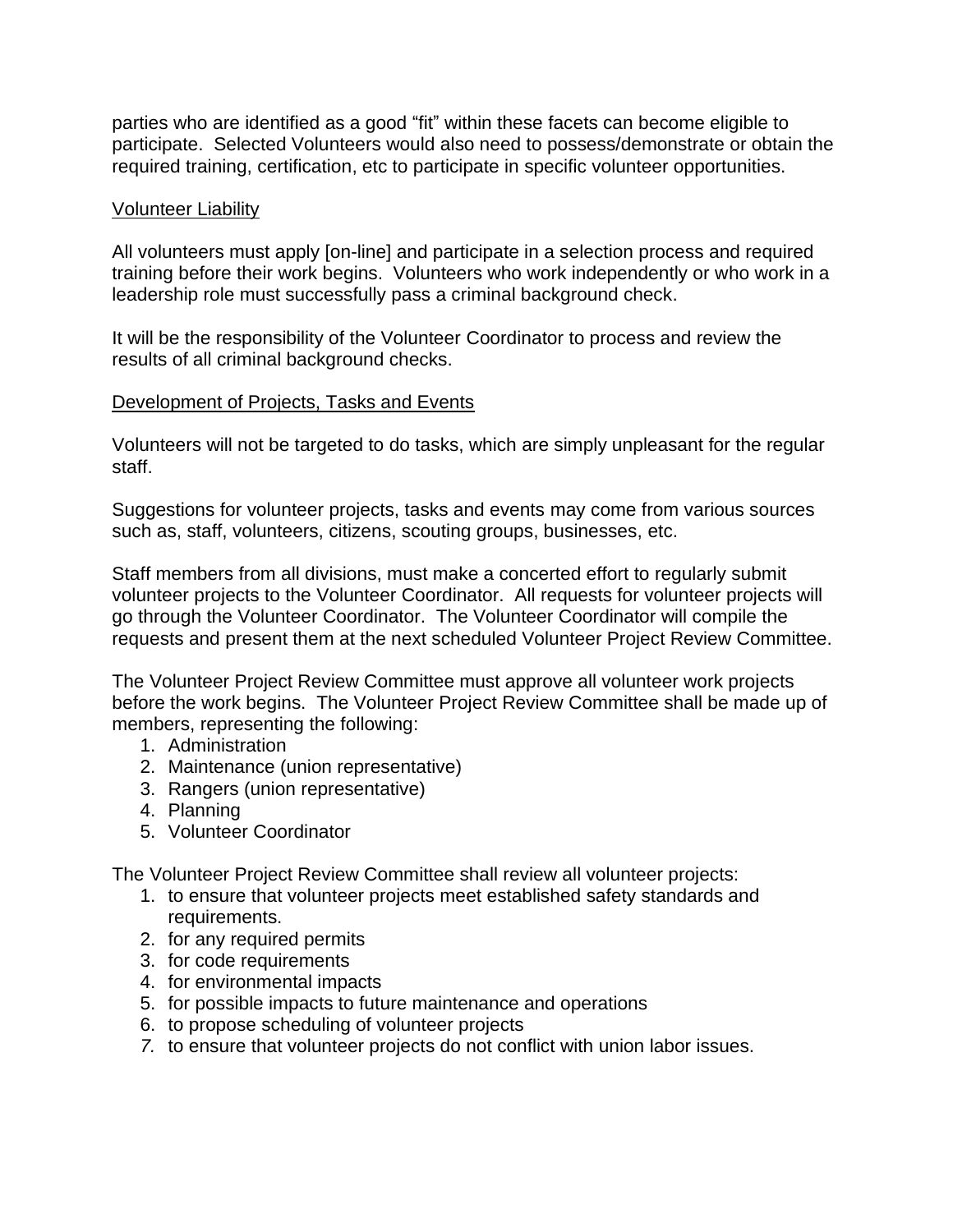After reviewing all proposed volunteer projects, the Volunteer Project Review Committee shall give final approval of the proposed volunteer projects. The Volunteer Project Review Committee shall meet to review all volunteer projects during the first week of February, May and September. The project review committee meetings will be scheduled by the Volunteer Coordinator.

The Volunteer Coordinator will create a master list of all approved volunteer projects. All volunteer assignments and requests to perform volunteer work for our department will come from the master list.

The Volunteer Coordinator will be responsible to assign the volunteers, work projects from the master list. In order to schedule volunteer projects, a Volunteer Project Calendar may be published on a semiannual basis.

### On Site Management and Supervision

Once a volunteer assignment has been given, the Volunteer Coordinator will contact the appropriate Park staff to plan and coordinate the volunteer project. A minimum two weeks notice must be given to Park staff before the scheduled volunteer project begins.

When planning and coordinating the volunteer project the following must be addressed:

- 1. time schedule
- 2. needed tools
- 3. delivery of materials/tools
- 4. hauling away (disposal) of debris
- 5. supervision of volunteer project
- 6. possible impacts on staff
- 7. possible impacts on park visitors
- 8. safety issues relating to volunteers, staff and public
- 9. social time for the participating volunteers

The method chosen to supervise the volunteer work project, will be the primary responsibility of the Volunteer Coordinator. Depending on the circumstances, the Volunteer Coordinator may assign a volunteer crew leader (a volunteer who is experienced) to supervise. With approval, a regular staff member may also supervise.

The Volunteer Coordinator, Park staff and volunteer(s) must make every effort to clearly communicate with each other. In all cases the Volunteer Coordinator is to be appraised of the progress of all work being done by volunteers. It is important that the Volunteer Coordinator be appraised of any changes to the original project or of any problems that arise.

Volunteers must be treated with respect and patience, the same qualities that are expected of them. The Department embraces a policy of inclusion, which requires that volunteers of every age level or ethnic background be welcomed. The work of